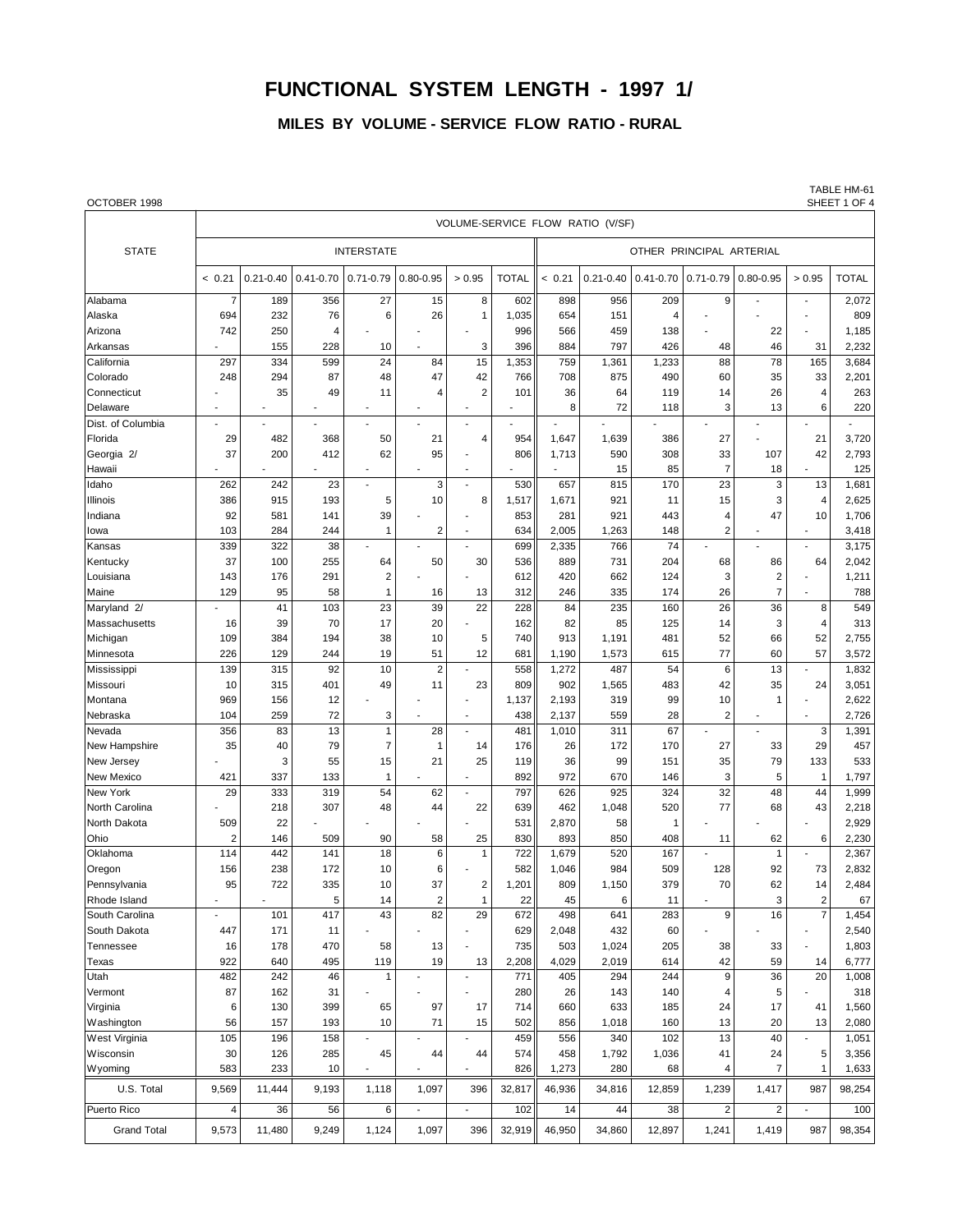## **FUNCTIONAL SYSTEM LENGTH - 1997 1/ MILES BY VOLUME - SERVICE FLOW RATIO - RURAL**

TABLE HM-61<br>SHEET 2 OF 4

| OCTOBER 1998       |        |                         |                                             |                          |                          |                          |                                  |         |        |                                             |                |                         |                          | SHEET 2 OF 4 |  |  |
|--------------------|--------|-------------------------|---------------------------------------------|--------------------------|--------------------------|--------------------------|----------------------------------|---------|--------|---------------------------------------------|----------------|-------------------------|--------------------------|--------------|--|--|
|                    |        |                         |                                             |                          |                          |                          | VOLUME SERVICE FLOW RATIO (V/SF) |         |        |                                             |                |                         |                          |              |  |  |
| <b>STATE</b>       |        |                         |                                             | MINOR ARTERIAL           |                          |                          | MAJOR COLLECTOR                  |         |        |                                             |                |                         |                          |              |  |  |
|                    | < 0.21 |                         | $0.21 - 0.40$ 0.41-0.70 0.71-0.79 0.80-0.95 |                          |                          | > 0.95                   | <b>TOTAL</b>                     | < 0.21  |        | $0.21 - 0.40$ 0.41-0.70 0.71-0.79 0.80-0.95 |                |                         | > 0.95                   | <b>TOTAL</b> |  |  |
|                    |        |                         |                                             |                          |                          |                          |                                  |         |        |                                             |                |                         |                          |              |  |  |
| Alabama            | 2,882  | 688                     | 100                                         | 31                       | $\mathbf{1}$             |                          | 3,702                            | 11,395  | 260    | 51                                          | 11             |                         |                          | 11,717       |  |  |
| Alaska             | 421    | 11                      |                                             |                          | 10                       |                          | 442                              | 1,327   | 86     | 10                                          | 1              |                         | 1                        | 1,425        |  |  |
| Arizona            | 772    | 350                     | 57                                          | 71                       | 1                        | 6                        | 1,257                            | 4,077   | 279    | 96                                          | 20             | 26                      | 8                        | 4,506        |  |  |
| Arkansas           | 1,794  | 952                     | 163                                         | 16                       | 19                       | 18                       | 2,962                            | 12,055  | 360    | 60                                          | $\overline{2}$ | 1                       | 21                       | 12,499       |  |  |
| California         | 3,802  | 2,044                   | 627                                         | 239                      | 60                       | 132                      | 6,904                            | 11,017  | 1,519  | 376                                         | $\overline{7}$ | 81                      | 67                       | 13,067       |  |  |
| Colorado           | 2,615  | 478                     | 490                                         | 5                        | 67                       | 26                       | 3,681                            | 5,687   | 273    | 38                                          |                | 4                       |                          | 6,002        |  |  |
| Connecticut        | 166    | 237                     | 60                                          | 24                       | 11                       | 1                        | 499                              | 926     | 131    | 107                                         | Ĭ.             | 43                      | Ĭ.                       | 1,207        |  |  |
| Delaware           | 22     | 52                      | 11                                          | $\overline{7}$           | $\mathbf{1}$             | 13                       | 106                              | 364     | 141    | 34                                          | 5              | 6                       | $\overline{2}$           | 552          |  |  |
| Dist. of Columbia  |        |                         |                                             |                          |                          |                          |                                  |         |        |                                             | ä,             |                         |                          |              |  |  |
| Florida            | 1,701  | 740                     | 111                                         | 13                       |                          | 11                       | 2,576                            | 4,053   | 321    | 5                                           |                |                         | 11                       | 4,390        |  |  |
| Georgia 2/         | 4,057  | 1,293                   | 215                                         |                          | 4                        | 5                        | 5,574                            | 12,200  | 1,212  | 175                                         | 14             | 11                      | 44                       | 13,656       |  |  |
| Hawaii             | 171    | 111                     | 57                                          | 12                       | 9                        | 15                       | 375                              | 256     | 72     | 23                                          | ÷,             |                         | ä,                       | 351          |  |  |
| Idaho              | 989    | 236                     | 55                                          | 13                       | $\overline{c}$           | L,                       | 1,295                            | 5,329   | 27     | 24                                          | ä,             |                         |                          | 5,380        |  |  |
| Illinois           | 3,698  | 1,039                   | 94                                          |                          |                          |                          | 4,831                            | 13,325  | 840    | 8                                           | ä,             |                         | 13                       | 14,186       |  |  |
| Indiana            | 842    | 944                     | 426                                         | 18                       |                          | 5                        | 2,235                            | 6,876   | 3,289  | 496                                         | 15             | 17                      |                          | 10,693       |  |  |
| lowa               | 3,540  | 402                     | 11                                          | $\overline{\phantom{a}}$ | $\overline{\phantom{a}}$ |                          | 3,953                            | 13,882  | 402    | 16                                          | ä,             |                         | ÷,                       | 14,300       |  |  |
| Kansas             | 3,909  | 392                     | 3                                           | ÷,                       |                          | $\overline{2}$           | 4,306                            | 22,699  | 249    | 3                                           | 5              | ÷,                      | ä,                       | 22,956       |  |  |
| Kentucky           | 713    | 633                     | 195                                         | 9                        | 41                       | 15                       | 1,606                            | 5,168   | 1,410  | 284                                         | 27             | 65                      | 17                       | 6,971        |  |  |
| Louisiana          | 831    | 595                     | 127                                         | 14                       | 6                        | 45                       | 1,618                            | 6,419   | 492    | 72                                          | 60             | 6                       | $\overline{7}$           | 7,056        |  |  |
| Maine              | 487    | 397                     | 146                                         | 22                       | 12                       | 5                        | 1,069                            | 2,702   | 411    | 94                                          | 5              |                         | ä,                       | 3,212        |  |  |
| Maryland 2/        | 257    | 419                     | 236                                         | 17                       | $\mathbf{1}$             | 21                       | 951                              | 1,305   | 462    | 44                                          | 33             | $9\,$                   | 5                        | 1,858        |  |  |
| Massachusetts      | 386    | 229                     | 39                                          | 15                       |                          | 2                        | 671                              | 1,648   | 131    | $\overline{4}$                              |                | 12                      |                          | 1,795        |  |  |
| Michigan           | 1,819  | 1,533                   | 588                                         | 24                       | 58                       | 5                        | 4,027                            | 15,133  | 1,637  | 221                                         | $\overline{7}$ |                         | 25                       | 17,023       |  |  |
| Minnesota          | 4,996  | 916                     | 435                                         | $\overline{7}$           | 21                       | 18                       | 6,393                            | 15,699  | 340    | 128                                         | ÷,             | $\overline{7}$          | 4                        | 16,178       |  |  |
|                    |        |                         |                                             | $\mathbf{1}$             |                          |                          |                                  |         |        |                                             | ä,             | 6                       |                          |              |  |  |
| Mississippi        | 3,173  | 605                     | 135                                         |                          | $\mathbf{1}$             |                          | 3,915                            | 11,438  | 598    | 40                                          |                |                         | 10                       | 12,092       |  |  |
| Missouri           | 2,415  | 866                     | 90                                          |                          | 26                       | ä,                       | 3,397                            | 17,288  | 630    | 46                                          | ä,             | 8                       | 35                       | 18,007       |  |  |
| Montana            | 2,846  | 134                     | 9                                           |                          |                          | ٠                        | 2,989                            | 7,002   | 32     | 16                                          | 16             |                         | $\overline{4}$           | 7,070        |  |  |
| Nebraska           | 3,979  | 190                     | 27                                          | $\overline{\mathbf{c}}$  | $\overline{2}$           | $\overline{\phantom{m}}$ | 4,200                            | 11,402  | 106    | $\overline{7}$                              | 4              | $\overline{7}$          | ۰                        | 11,526       |  |  |
| Nevada             | 658    | 33                      | 8                                           | $\mathbf{1}$             | 30                       | ä,                       | 730                              | 2,092   | 118    |                                             | ä,             | 9                       | 1                        | 2,220        |  |  |
| New Hampshire      | 181    | 214                     | 62                                          |                          | 6                        | 25                       | 488                              | 873     | 223    | 85                                          | 14             |                         | 3                        | 1,198        |  |  |
| New Jersey         | 63     | 190                     | 132                                         | 5                        | 36                       | 61                       | 487                              | 1,101   | 268    | 180                                         | 13             | 8                       | 10                       | 1,580        |  |  |
| New Mexico         | 1,251  | 403                     | 205                                         | 9                        | 3                        | ÷,                       | 1,871                            | 3,473   | 324    | 152                                         | ä,             | 6                       | $\overline{2}$           | 3,957        |  |  |
| <b>New York</b>    | 2,035  | 1,723                   | 306                                         | $\blacksquare$           | 58                       | $\mathbf{1}$             | 4,123                            | 5,042   | 971    | 81                                          | 5              | $\overline{2}$          | 4                        | 6,105        |  |  |
| North Carolina     | 1,107  | 1,107                   | 651                                         | 40                       | 39                       | 48                       | 2,992                            | 5,991   | 1,725  | 594                                         | 118            | 72                      | 154                      | 8,654        |  |  |
| North Dakota       | 2,511  | $\overline{\mathbf{c}}$ |                                             |                          |                          |                          | 2,513                            | 11,209  | ä,     |                                             |                |                         |                          | 11,209       |  |  |
| Ohio               | 1,058  | 1,079                   | 549                                         | 15                       | 115                      | 11                       | 2,827                            | 9,053   | 1,994  | 515                                         | 230            | 27                      | 38                       | 11,857       |  |  |
| Oklahoma           | 2,376  | 363                     | 8                                           | $\overline{\phantom{a}}$ |                          | $\overline{2}$           | 2,749                            | 21,019  | 271    | 56                                          |                |                         |                          | 21,346       |  |  |
| Oregon             | 1,738  | 321                     | 135                                         | $\mathbf{1}$             | 1                        | 8                        | 2,204                            | 8,715   | 546    | 42                                          | 15             |                         | 3                        | 9,321        |  |  |
| Pennsylvania       | 2,698  | 1,920                   | 321                                         | 81                       | 37                       | 49                       | 5,106                            | 6,937   | 929    | 198                                         |                |                         | ÷,                       | 8,064        |  |  |
| Rhode Island       | 43     | 32                      | $\mathbf{1}$                                | $\overline{a}$           |                          |                          | 76                               | 165     | 5      | 5                                           |                |                         | $\overline{\phantom{a}}$ | 175          |  |  |
| South Carolina     | 1,931  | 1,107                   | 582                                         | ÷,                       | 25                       | 14                       | 3,659                            | 7,259   | 621    | 221                                         | 35             | 4                       | ÷,                       | 8,140        |  |  |
| South Dakota       | 3,246  | 80                      | 14                                          |                          |                          |                          | 3,340                            | 12,269  | 181    | 22                                          |                |                         | ä,                       | 12,472       |  |  |
| Tennessee          | 1,841  | 1,031                   | 469                                         | 52                       | 12                       | 1                        | 3,406                            | 4,651   | 584    | 91                                          | 30             | 22                      | 6                        | 5,384        |  |  |
| Texas              | 6,900  | 2,214                   | 308                                         | 30                       | 15                       | 3                        | 9,470                            | 34,020  | 1,555  | 261                                         | 15             | 43                      | ٠                        | 35,894       |  |  |
| Utah               | 1,159  | 275                     | 57                                          | 24                       | 18                       | 3                        | 1,536                            | 3,020   | 242    | 44                                          |                |                         | 5                        | 3,311        |  |  |
| Vermont            | 328    | 289                     | 88                                          | 18                       | 7                        | 4                        | 734                              | 1,607   | 292    | 90                                          |                | $\overline{\mathbf{c}}$ |                          | 1,991        |  |  |
| Virginia           | 1,177  | 1,652                   | 585                                         | 20                       | 6                        | 3                        | 3,443                            | 7,601   | 1,146  | 945                                         | 27             | 27                      | 3                        | 9,749        |  |  |
| Washington         | 1,493  | 356                     | 115                                         | 12                       | 1                        | 4                        | 1,981                            | 7,297   | 528    | 522                                         |                | 29                      |                          | 8,376        |  |  |
| West Virginia      | 889    | 420                     | 221                                         | 14                       | 10                       | 10                       | 1,564                            | 5,309   | 559    | 134                                         | 3              |                         | 10                       | 6,015        |  |  |
| Wisconsin          | 2,617  | 1,957                   | 388                                         | 14                       | 15                       | 5                        | 4,996                            | 13,147  | 409    | 23                                          | 2              | 18                      | 8                        | 13,607       |  |  |
|                    | 1,450  | 197                     | 24                                          | ÷,                       | 4                        |                          | 1,675                            | 2,390   | 37     | 3                                           |                |                         | ä,                       | 2,430        |  |  |
| Wyoming            |        |                         |                                             |                          |                          |                          |                                  |         |        |                                             |                |                         |                          |              |  |  |
| U.S. Total         | 92,033 | 33,451                  | 9,736                                       | 896                      | 791                      | 597                      | 137,504                          | 394,912 | 29,238 | 6,742                                       | 739            | 578                     | 521                      | 432,730      |  |  |
| Puerto Rico        | 72     | 86                      | 116                                         | 11                       |                          | 5                        | 290                              | 531     | 162    | 81                                          | 6              | 3                       |                          | 783          |  |  |
| <b>Grand Total</b> | 92,105 | 33,537                  | 9,852                                       | 907                      | 791                      | 602                      | 137,794                          | 395,443 | 29,400 | 6,823                                       | 745            | 581                     | 521                      | 433,513      |  |  |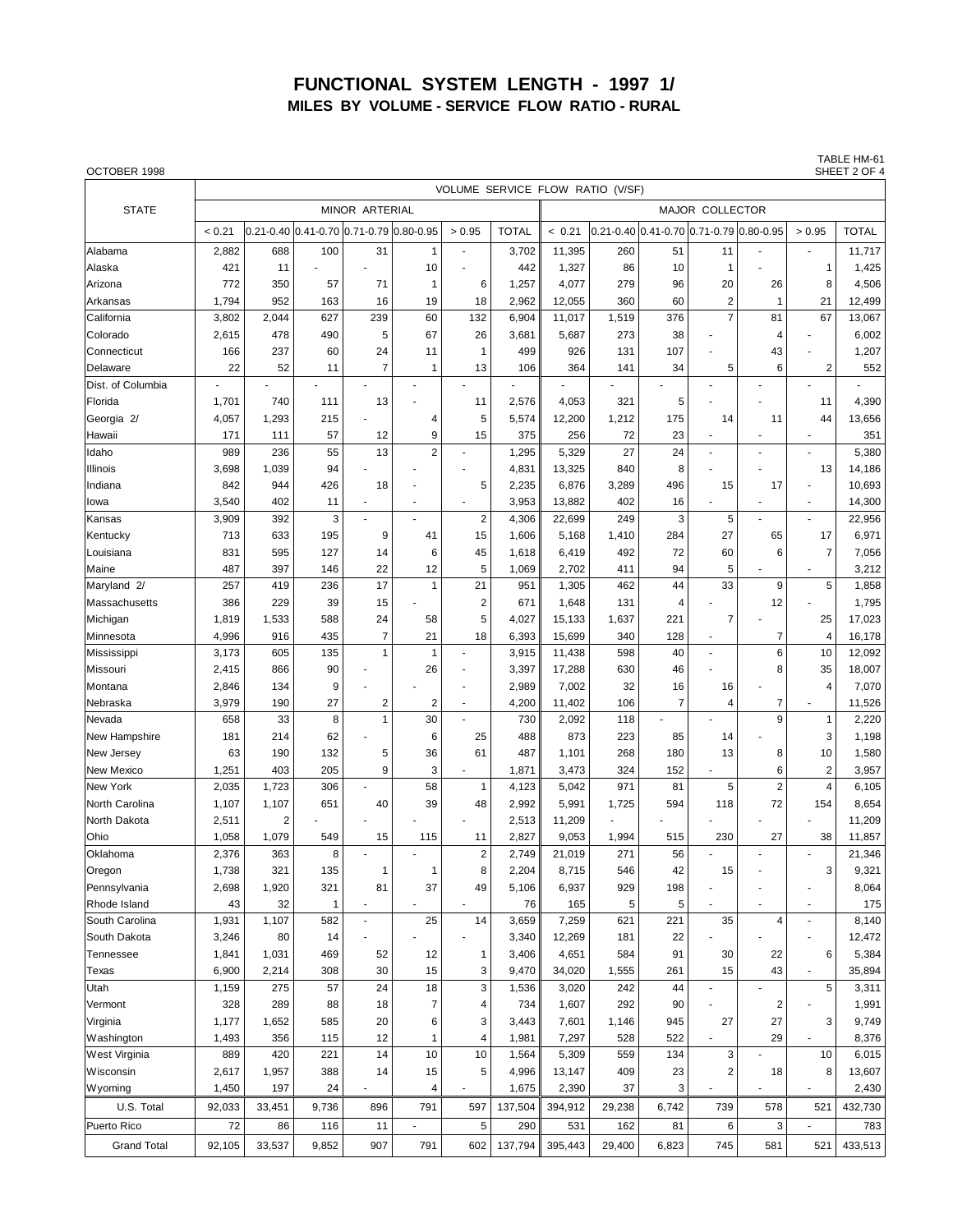## **FUNCTIONAL SYSTEM LENGTH - 1997 1/ MILES BY VOLUME - SERVICE FLOW RATIO - URBAN**

| OCTOBER 1998               |                         |                |               |               |                |                          |                       |                                  |                                |                         |                |                |                |                |                          |               |               |                 |                |                | I HOLE LIM-0<br>SHEET 3 OF |
|----------------------------|-------------------------|----------------|---------------|---------------|----------------|--------------------------|-----------------------|----------------------------------|--------------------------------|-------------------------|----------------|----------------|----------------|----------------|--------------------------|---------------|---------------|-----------------|----------------|----------------|----------------------------|
|                            |                         |                |               |               |                |                          |                       | VOLUME-SERVICE FLOW RATIO (V/SF) |                                |                         |                |                |                |                |                          |               |               |                 |                |                |                            |
| <b>STATE</b>               | <b>INTERSTATE</b>       |                |               |               |                |                          |                       | OTHER FREEWAYS AND EXPRESSWAYS   |                                |                         |                |                |                |                | OTHER PRINCIPAL ARTERIAL |               |               |                 |                |                |                            |
|                            | < 0.21                  | $0.21 - 0.40$  | $0.41 - 0.70$ | $0.71 - 0.79$ | $0.80 - 0.95$  | > 0.95                   | TOTAL                 | < 0.21                           | $0.21 - 0.40$                  | $0.41 - 0.70$           | $0.71 - 0.79$  | $0.80 - 0.95$  | > 0.95         | <b>TOTAL</b>   | < 0.21                   | $0.21 - 0.40$ | $0.41 - 0.70$ | $0.71 - 0.79$   | $0.80 - 0.95$  | > 0.95         | <b>TOTAL</b>               |
| Alabama                    |                         | 55             | 153           | 32            | 43             | 18                       | 30 <sub>4</sub>       |                                  |                                |                         |                | 5              |                | 21             | 132                      | 433           | 275           | 68              | 38             | 38             | 984                        |
| Alaska                     |                         | 14             | 31            |               |                |                          | 53                    |                                  |                                |                         |                |                |                |                |                          | 19            | 18            | 6               |                |                | 56                         |
| Arizona                    | 39                      | 68             | 42            | 10            | 5              |                          | 172                   | 11                               | 51                             | 5                       | 5              | 11             | 13             | 96             | 125                      | 268           | 393           | 108             | 61             | 73             | 1,028                      |
| Arkansas                   |                         | 37             | 73            | -6            |                | 31                       | 151                   | 20                               | 37                             | 32                      | 8              | 5              |                | 109            | 100                      | 206           | 179           | 19              | 35             | 42             | 581                        |
| California                 | 13                      | 57             | 290           | 135           | 285            | 287                      | 1,067                 | 42                               | 205                            | 381                     | 185            | 343            | 242            | 1,398          | 363                      | 1,283         | 2,24          | 616             | 578            | 750            | 5,837                      |
| Colorado                   | 31                      | 22             | 52            | 25            | $\overline{a}$ | 51                       | 185                   | 10                               | 56                             | 75                      | 11             | 48             | 30             | 230            | 115                      | 199           | 296           | 80              | 71             | 81             | 842                        |
| Connecticut                |                         | $\mathbf{Q}$   | 77            | 48            | 73             | 38                       | 245                   | 12                               | 34                             | 74                      | 22             | 27             | 29             | 198            | 17                       | 150           | 265           | 50              | 48             | 75             | 605                        |
| Delaware                   |                         | 3              | 21            |               | 5              |                          | 41                    |                                  | $\overline{7}$                 | $\overline{\mathbf{3}}$ |                |                |                | 11             | $\overline{7}$           | 47            | 66            | $\overline{7}$  | 6              | $\mathcal{P}$  | 135                        |
| Dist. of Columbia          |                         |                |               |               | 6              | $\overline{\phantom{a}}$ | 10                    |                                  | $\overline{2}$                 | $\overline{1}$          | $\overline{a}$ | 8              | $\mathcal{P}$  | 17             |                          | 18            | 30            | 13              | 27             | 10             | 98                         |
| Florida                    |                         | 43             | 184           | 89            | 54             | 141                      | 518                   | 54                               | 64                             | 189                     | 24             | 18             | 55             | 404            | 196                      | 758           | 1.113         | 170             | 274            | 171            | 2,682                      |
| Georgia 2/                 |                         | 18             | 112           | 68            | 77             | 156                      | 436                   | 15                               | 53                             | 31                      | 10             | 13             | 39             | 161            | 327                      | 610           | 564           | 79              | 84             | 94             | 1,758                      |
| Hawaii                     |                         |                | 19            | R             | $\overline{a}$ | 10                       | 50                    |                                  | $\overline{a}$                 | 11                      | 1              | 13             | 5              | 34             | $\overline{2}$           | 39            | 53            | $\mathcal{P}$   | 24             | 16             | 136                        |
| Idaho                      | 5                       | 32             | 30            |               | $\overline{7}$ |                          | 82                    |                                  |                                |                         |                |                |                |                | 41                       | 78            | 69            | 14              | 17             | 15             | 234                        |
| <b>Illinois</b>            | 11                      | 146            | 188           | 26            | 107            | 168                      | 646                   | 19                               | 20                             | 27                      |                | 5              | 3              | 75             | 204                      | 689           | 1,013         | 189             | 293            | 218            | 2,606                      |
| Indiana                    | 12                      | 148            | 97            | 31            | 14             | 18                       | 320                   | 26                               | 66                             | 24                      | з              |                | 14             | 134            | 123                      | 390           | 465           | 154             | 174            | 246            | 1,552                      |
| lowa                       |                         | 40             | 76            |               | 12             |                          | 146                   |                                  |                                |                         |                |                |                |                | 300                      | 315           | 84            | 14              |                |                | 718                        |
| Kansas                     | 22                      | 48             | 75            | 13            | 8              |                          | 173                   | 37                               | 36                             | 49                      | 6              |                | 3              | 135            | 147                      | 298           | 150           | 28              | $\mathbf{Q}$   | 17             | 649                        |
| <b>Kentucky</b>            |                         | 10             | 104           | 26            | 40             | 46                       | 227                   | 39                               | 19                             | 20                      |                |                | 2              | 92             | 38                       | 152           | 191           | 52              | 60             | 146            | 639                        |
| Louisiana                  | 23                      | 68             | 116           | 14            | 21             | 39                       | 281                   | 7                                | $\overline{7}$                 | 12                      |                |                | 11             | 45             | 111                      | 197           | 259           | 72              | 30             | 169            | 838                        |
| Maine                      | 12                      | 21             | 15            |               | $\mathbf{3}$   |                          | 54                    | £,                               | д                              |                         |                |                |                | 18             | 11                       | 52            | 45            | $\overline{7}$  | 12             | 49             | 176                        |
| Maryland 2/                |                         | 12             | 75            | 38            | 68             | 58                       | 252                   | 20                               | 52                             | 82                      | 26             | 34             | 22             | 236            | 47                       | 194           | 340           | 57              | 105            | 115            | 858                        |
| Massachusetts              | $\mathcal{P}$           | 71             | 155           | 48            | 65             | 62                       | 403                   | 14                               | 69                             | 65                      | 22             | 29             | 5              | 204            | 68                       | 337           | 641           | 110             | 144            | 253            | 1,553                      |
| Michigan                   | 10                      | 61             | 203           | 85            | 87             | 54                       | 500                   | 15                               | 52                             | 72                      | 28             | 33             | 22             | 222            | 147                      | 461           | 855           | 93              | 186            | 235            | 1,977                      |
| Minnesota                  | 3                       | 12             | 66            | 43            | 56             | 52                       | 232                   |                                  | 16                             | 39                      | 26             | 23             | 38             | 142            | 91                       | 203           | 148           | 39              | 33             | 39             | 553                        |
| Mississippi                | 5                       | 32             | 62            |               | 17             |                          | 126                   | 20                               | 23                             |                         |                |                |                | 43             | 73                       | 273           | 212           | 24              | 32             | 17             | 631                        |
| Missouri                   | 15                      | 58             | 112           | 50            | 88             | 46                       | 369                   | 58                               | 73                             | 101                     | 12             | 23             | 20             | 287            | 156                      | 447           | 327           | 68              | 56             | 65             | 1,119                      |
| Montana                    | 30                      | 24             |               |               |                |                          | 54                    |                                  |                                |                         |                |                |                |                | 44                       | 64            | 51            | 5               |                | 6              | 174                        |
| Nehraska                   | $\overline{2}$          | 10             | 22            |               | $\mathbf{3}$   |                          | 45                    |                                  | 5                              | 6                       |                |                | 5              | 17             | 106                      | 131           | 141           | 12              | 11             | 18             | 419                        |
| Nevada                     | 20                      | 3              | 17            | 9             | 21             | 10                       | 80                    | 10                               | $\overline{2}$<br>$\mathbf{3}$ | 11                      | 5              | 6              | $\overline{7}$ | 41             | 11                       | 81            | 92            | $\overline{22}$ | $\overline{a}$ | 30             | 240                        |
| New Hampshire              |                         | $\overline{2}$ | 29            |               | $\mathbf{3}$   | 10                       | 47                    |                                  |                                | 28                      |                | 2              | 5              | 39             | 11                       | 46            | 70            | 15              | 16             | 15             | 173                        |
| New Jersey                 |                         | 18<br>47       | 132<br>13     | 21            | 54<br>5        | 77<br>13                 | 302<br>108            | 22<br>$\mathbf{3}$               | 44                             | 107                     | 36             | 38             | 65             | 312<br>3       | 43<br>198                | 144           | 444<br>94     | 106<br>19       | 109<br>22      | 460<br>38      | 1,306<br>523               |
| New Mexico                 | 26                      |                | 257           | 32            | 100            |                          |                       | 109                              |                                | 245                     | 24             |                | 167            | 826            |                          | 152<br>446    | 901           | 313             | 356            | 332            | 2,515                      |
| New York<br>North Carolina | 29                      | 152            | 178           | 36            | 51             | 132<br>72                | 702<br>348            | 25                               | 250<br>61                      | 103                     | 18             | 31<br>28       | 48             | 283            | 167<br>97                | 309           | 483           | 119             | 145            | 207            | 1,360                      |
| North Dakota               | 27                      | я              | .5            |               |                |                          | $\mathbf{A}^{\prime}$ |                                  |                                |                         |                |                |                |                | 52                       | 70            | 38            | $\mathcal{P}$   | э              |                | 165                        |
| Ohio                       | 3                       | 38             | 250           | 76            | 194            | 181                      | 742                   | 65                               | 153                            | 105                     | 15             | 27             | 16             | 381            | 230                      | 608           | 648           | 170             | 145            | 185            | 1,986                      |
| Oklahoma                   | 13                      | 51             | 86            | 18            | 19             | 22                       | 209                   | 39                               | 18                             | 39                      | $\overline{9}$ | 17             | 11             | 133            | 293                      | 317           | 116           | 30              | 24             | 23             | 803                        |
| Oregon                     | $\mathbf{Q}$            | 33             | 24            | 15            | 35             | 30                       | 146                   |                                  | 3                              | 24                      | 3              | -7             | 15             | 52             | 78                       | 247           | 245           | 33              | 28             | 26             | 657                        |
| Pennsylvania               | 14                      | 123            | 248           | 52            | 50             | 62                       | 549                   | 60                               | 175                            | 169                     | 29             | 25             | 26             | 484            | 136                      | 568           | 990           | 165             | 132            | 277            | 2,268                      |
| Rhode Island               |                         |                | 14            |               | 12             | 12                       | 46                    | 13                               | $\mathbf{Q}$                   | 27                      | $\circ$        | g              | $\mathcal{P}$  | 68             | 48                       | 127           | 90            | 28              | 28             |                | 328                        |
| South Carolina             |                         | $\mathbf{r}$   | 73            | 26            | 36             | 17                       | 158                   |                                  | 16                             | 20                      |                | ٥              | 22             | 67             | 34                       | 198           | 283           | 41              | 48             | 92             | 696                        |
| South Dakota               | 12                      | 28             | 10            |               |                |                          | 50                    |                                  |                                | 2                       |                |                |                | 3              | 45                       | 34            | 38            |                 |                |                | 118                        |
| Tennessee                  |                         | 55             | 100           | 37            | 50             | 93                       | 336                   | 12                               | 32                             | 38                      | 6              | 14             | 12             | 114            | 71                       | 441           | 513           | 58              | 86             | 139            | 1,308                      |
| Texas                      | 62                      | 140            | 348           | 114           | 221            | 140                      | 1.025                 | 113                              | 206                            | 472                     | 68             | 131            | 190            | 1,180          | 1,053                    | 1.589         | 1.476         | 307             | 303            | 298            | 5,026                      |
| Utah                       | 21                      | 15             | 80            | 15            | 29             |                          | 169                   |                                  | 3                              | 3                       |                | $\overline{2}$ |                | $\overline{9}$ | 18                       | 107           | 109           | 14              | 12             | 12             | 272                        |
| Vermont                    | 6                       | 17             | 17            |               |                |                          | 40                    | 2                                | 11                             | 5                       |                |                |                | 20             | $\overline{2}$           | 17            | 46            | $\overline{7}$  | 17             | $\overline{7}$ | 96                         |
| Virginia                   | $\mathcal{P}$           | 53             | 150           | 29            | 81             | 76                       | 391                   | 14                               | 49                             | 63                      | 5              | 20             | 68             | 219            | 107                      | 292           | 388           | 47              | 50             | 245            | 1,129                      |
| Washington                 | $\overline{\mathbf{a}}$ | 21             | 67            | 48            | 70             | 53                       | 262                   | 21                               | 60                             | 123                     | 21             | 29             | 58             | 312            | 79                       | 248           | 405           | 103             | 83             | 178            | 1,096                      |
| West Virginia              |                         | 51             | 37            |               | $\overline{2}$ |                          | 90                    | $\overline{z}$                   | $\overline{2}$                 |                         |                |                |                | 9              | 31                       | 71            | 62            | 19              | 12             | $\mathbf{Q}$   | 204                        |
| Wisconsin                  | 12                      | 43             | 47            | 19            | 29             | 23                       | 173                   | s                                | 49                             | 67                      | 31             | 17             | 4              | 177            | 238                      | 396           | 444           | 80              | 95             | 67             | 1,320                      |
| Wyoming                    | 68                      | 19             |               |               |                |                          | 87                    |                                  |                                |                         |                |                |                |                | 99                       | 59            | 38            | $\mathcal{D}$   |                |                | 204                        |
| U.S. Total                 | 595                     | 2.062          | 4.633         | 1,380         | 2,219          | 2.354                    | 13.243                | 959                              | 2,107                          | 2.962                   | 686            | 1,060          | 1,290          | 9.064          | 6,237                    | 14,878        | 18,503        | 3.857           | 4.139          | 5,617          | 53,231                     |
| Puerto Rico                | $\overline{4}$          | 30             | 56            | 8             | 22             | 28                       | 148                   | 6 <sup>1</sup>                   | 11                             | 18                      | $\overline{2}$ | 8              | 6              | 51             | 13                       | 27            | 91            | 19              | 39             | 59             | 248                        |

TABLE HM-61